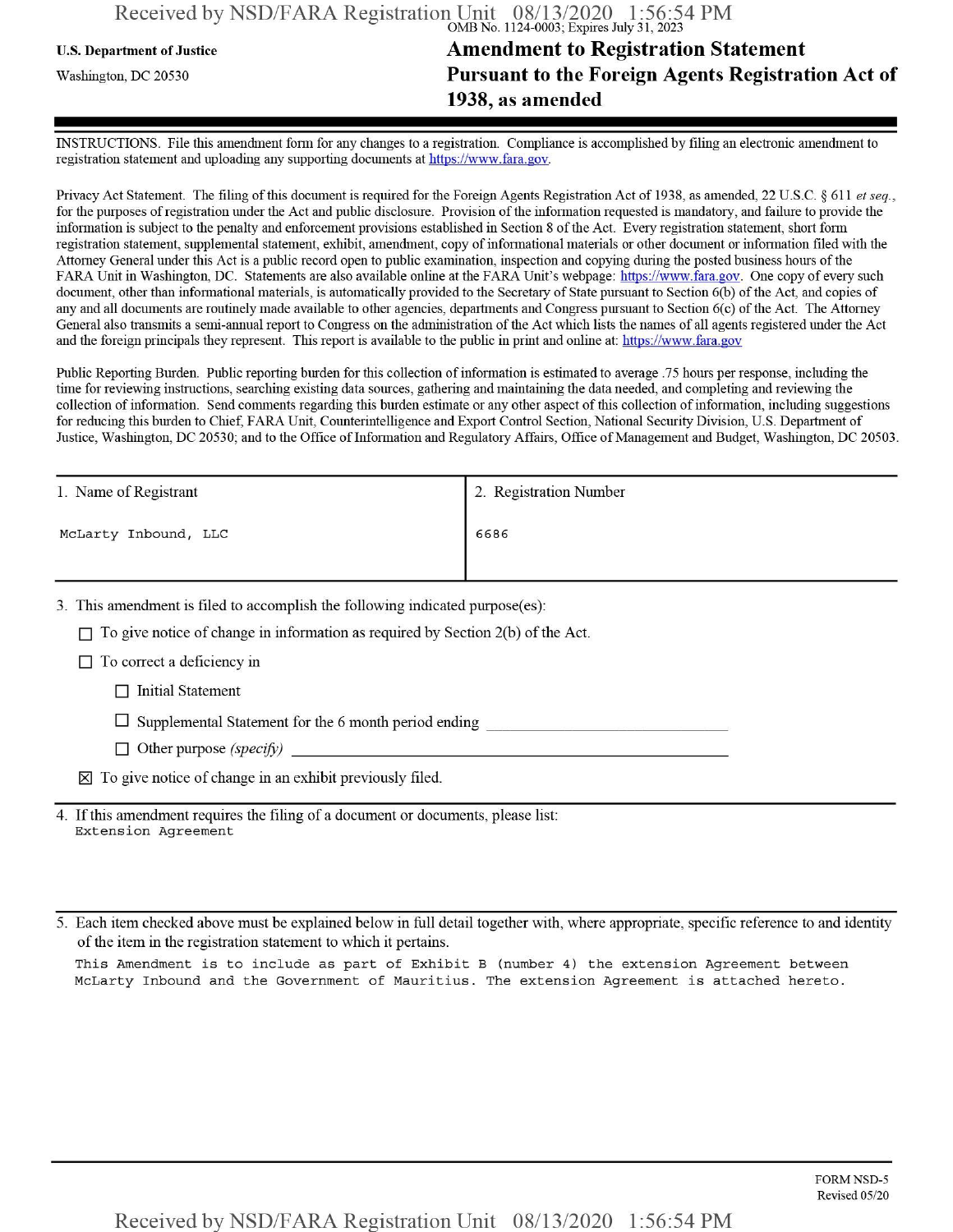## **EXECUTION**

In accordance with 28 U.S.C. § 1746, and subject to the penalties of 18 U.S.C. § 1001 and 22 U.S.C. § 618, the undersigned swears or affirms under penalty of perjury that he/she has read the information set forth in this statement filed pursuant to the Foreign Agents Registration Act of 1938, as amended, 22 U.S.C. § 611 *et seq.*, that he/she is familiar with the contents thereof, and that such contents are in their entirety true and accurate to the best of his/her knowledge and belief.

| Date            | Printed Name<br>Richard Burt | Signature <sup>1</sup> |         |  |
|-----------------|------------------------------|------------------------|---------|--|
| August 13, 2020 |                              | /s/ Richard Burt       | eSigned |  |
|                 |                              |                        |         |  |
|                 |                              |                        |         |  |
|                 |                              |                        |         |  |
|                 |                              |                        |         |  |

This statement shall be signed by the individual agent, if the registrant is an individual, or by a majority of those partners, officers, directors or persons performing similar functions, if the registrant is an organizat